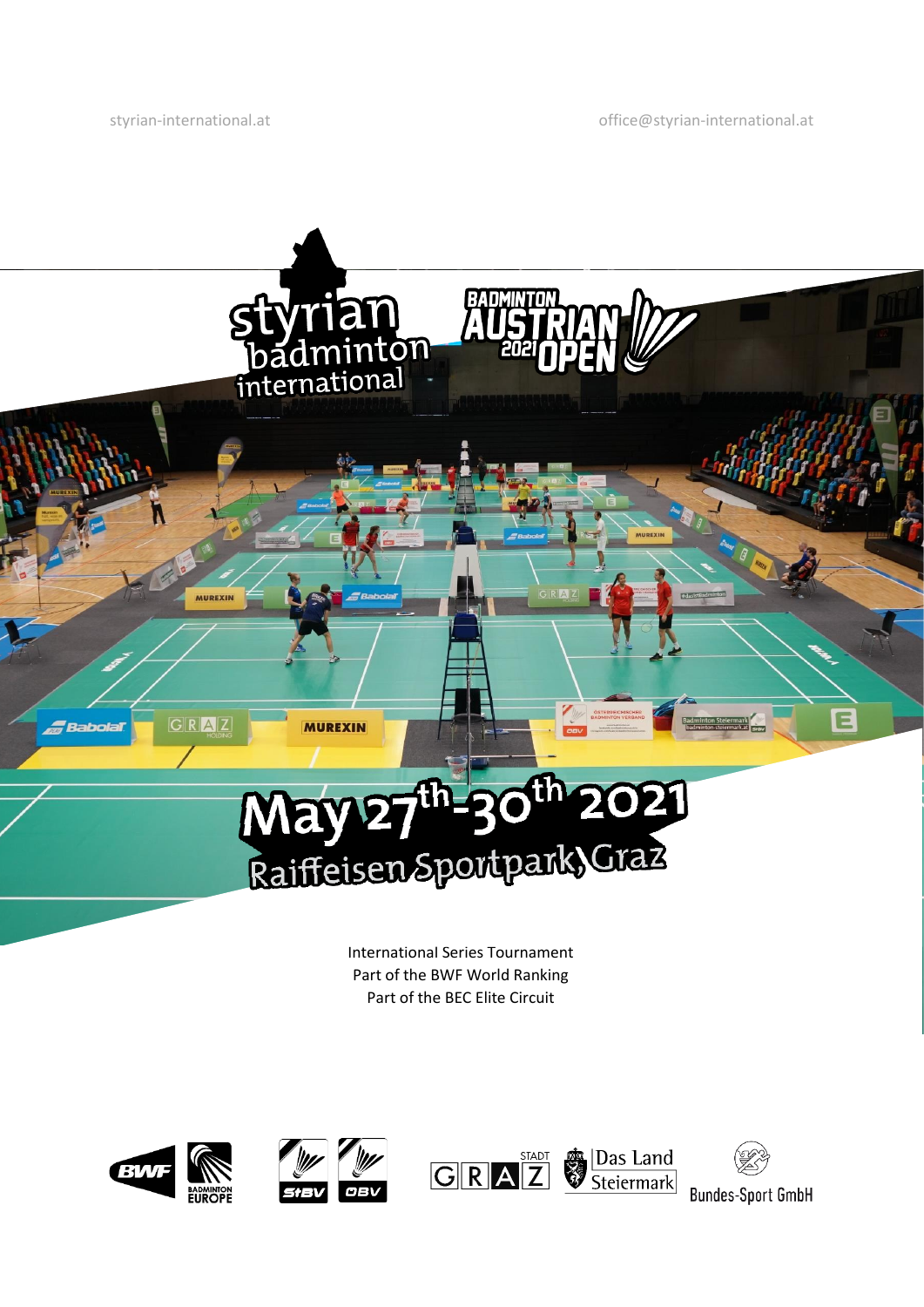We have partnered with the organizers of the Austrian Open (which were cancelled due to the COVID pandemic) to upgrade the Styrian International 2021 to an *International Series* tournament!

| <b>Organiser</b>                 | Österreichischer Badminton Verband (Austrian Badminton Association)<br>Steirischer Badminton Verband (Styrian Badminton Association)<br>E-Mail<br>office@styrian-international.at                                       |                       |                      |                                                   |  |  |  |
|----------------------------------|-------------------------------------------------------------------------------------------------------------------------------------------------------------------------------------------------------------------------|-----------------------|----------------------|---------------------------------------------------|--|--|--|
|                                  |                                                                                                                                                                                                                         |                       |                      |                                                   |  |  |  |
|                                  | Mobile                                                                                                                                                                                                                  | +43 680 2328428       |                      |                                                   |  |  |  |
| <b>Venue</b>                     | Raiffeisen Sportpark Graz<br>Hüttenbrennergasse 31, 8010 Graz                                                                                                                                                           |                       |                      |                                                   |  |  |  |
|                                  | raiffeisen-sportpark.at                                                                                                                                                                                                 |                       |                      |                                                   |  |  |  |
| Tournament-<br><b>Director</b>   | Rüdiger Rudolf<br>E-Mail<br>tournament@styrian-international.at                                                                                                                                                         |                       |                      |                                                   |  |  |  |
| <b>Referee</b>                   | <b>Stephen Temple</b><br>E-Mail<br>stephen.temple0864@gmail.com                                                                                                                                                         |                       |                      |                                                   |  |  |  |
|                                  | Ewald Cejnek (Deputy)                                                                                                                                                                                                   |                       |                      |                                                   |  |  |  |
| <b>Events</b>                    | There will be Men's Singles, Women's Singles, Men's Doubles, Women's<br>Doubles, Mixed Doubles events.                                                                                                                  |                       |                      |                                                   |  |  |  |
|                                  | The number of players/pairs to be accepted for the main draws is 32 in all events.<br>All events will be played K.O. system in accordance with the laws of badminton<br>and General Competition Regulations of the BWF. |                       |                      |                                                   |  |  |  |
|                                  | It is required that every event in a BEC Elite Circuit tournament has at least 8<br>actual competitors. If the required number is not met, this particular event shall<br>not count towards any ranking.                |                       |                      |                                                   |  |  |  |
| <b>Schedule</b><br>(Provisional) |                                                                                                                                                                                                                         | Thursday, 27th of May | 09:00 AM             | Qualification Round 1, 2                          |  |  |  |
|                                  |                                                                                                                                                                                                                         | Friday, 28th of May   | 09:00 AM<br>01:00 PM | <b>Qualification Round 3</b><br>Main Draw Round 1 |  |  |  |
|                                  |                                                                                                                                                                                                                         | Saturday, 29th of May | 09:00 AM<br>03:00 PM | Main Draw Round 2<br>Quarterfinals                |  |  |  |
|                                  |                                                                                                                                                                                                                         | Sunday, 30st of May   | 09:00 AM<br>02:00 PM | Semi-Finals<br>Finals (until 05:00 PM)            |  |  |  |
|                                  | The Final Schedule will be published on the website at least 20 days before the<br>start of the tournament.                                                                                                             |                       |                      |                                                   |  |  |  |
| <b>Team managers</b><br>meeting  | Wednesday, 26th of May 2021 at 06:00 PM at the venue                                                                                                                                                                    |                       |                      |                                                   |  |  |  |
| <b>Eligibility</b>               | Players of any national association recognized by the BWF are eligible.                                                                                                                                                 |                       |                      |                                                   |  |  |  |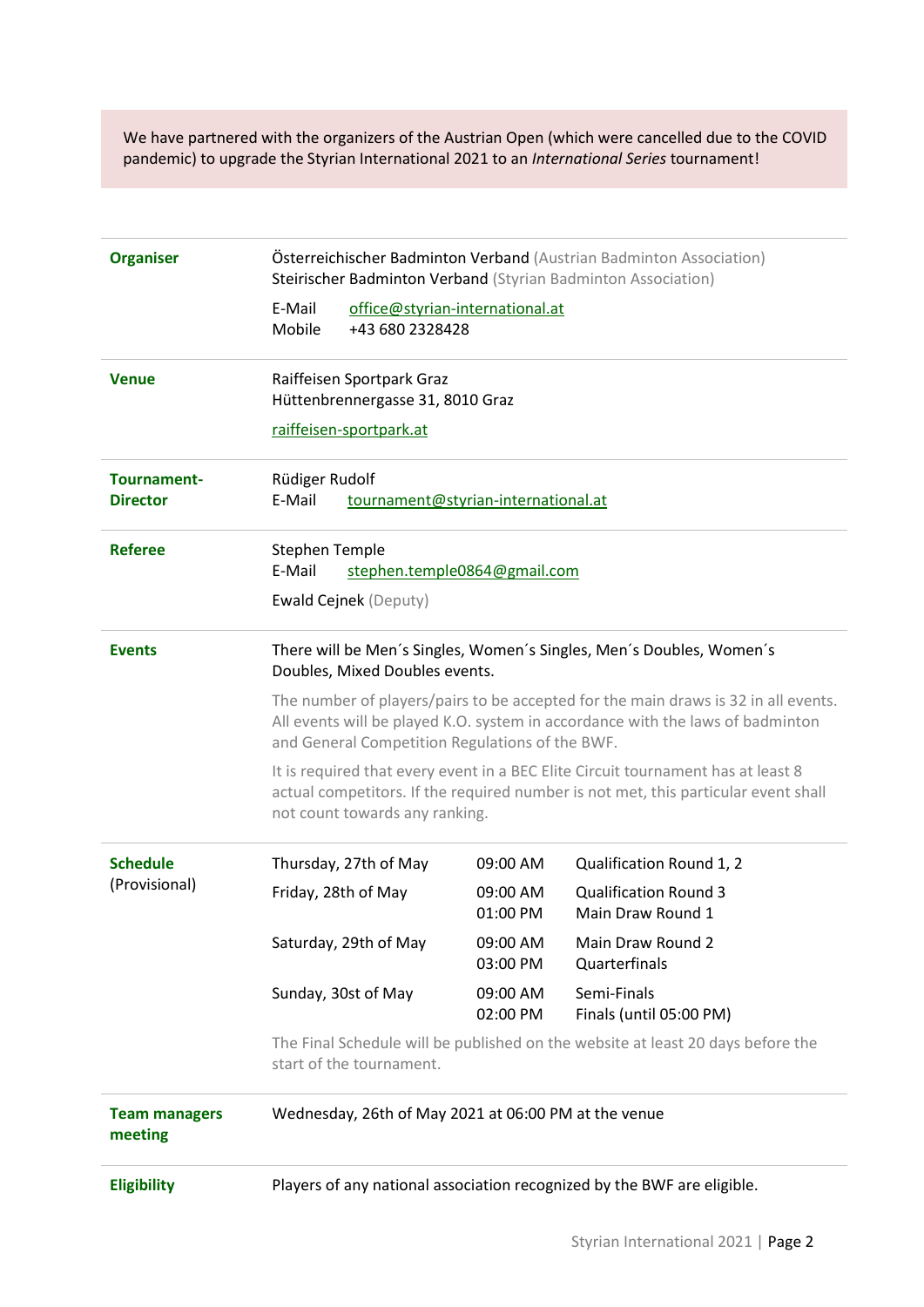| <b>Courts</b>                                     | <b>6 VICTOR PRO Courts</b>                                                                                                                                                                                                                                                                                                                                                                                                                                                                |  |  |  |  |
|---------------------------------------------------|-------------------------------------------------------------------------------------------------------------------------------------------------------------------------------------------------------------------------------------------------------------------------------------------------------------------------------------------------------------------------------------------------------------------------------------------------------------------------------------------|--|--|--|--|
| <b>Shuttles</b>                                   | BABOLAT 1+                                                                                                                                                                                                                                                                                                                                                                                                                                                                                |  |  |  |  |
|                                                   | The seeding and draw will be done by Badminton Europe on 11th May 2021<br>using the world ranking from 4th of May 2021.                                                                                                                                                                                                                                                                                                                                                                   |  |  |  |  |
| <b>M&amp;Q Report,</b><br><b>Seeding and Draw</b> | The M&Q Report will be made using the world ranking from 27th of April 2021<br>and will be published on 30th of April 2021.                                                                                                                                                                                                                                                                                                                                                               |  |  |  |  |
|                                                   | Any withdrawal after the Monday immediately preceding the draw, for any<br>reason whatsoever, renders the Member concerned liable to an amount of<br>US\$ 150,00 for the inconvenience caused by the withdrawal.<br>Any player not showing up for a match at the tournament, without having<br>▶<br>been withdrawn in advance, renders the Member concerned liable to an<br>additional amount of US\$ 500,00 for the inconvenience caused.                                                |  |  |  |  |
|                                                   | According to BWF General Competition Regulation:                                                                                                                                                                                                                                                                                                                                                                                                                                          |  |  |  |  |
| <b>Withdrawals</b><br>and No-shows                | When a player has to withdraw, please inform the organizer immediately,<br>preferably together with the reason for withdrawal. Withdrawals without penalty<br>are possible until Monday, 10th of May 2021 at 11:59 PM (CEST, GMT +02:00).                                                                                                                                                                                                                                                 |  |  |  |  |
|                                                   | The member that enters a player into a circuit tournament is responsible for<br>paying the entry fees for that player. The entry fees become due if a player is<br>entered and has not been withdrawn when the entry deadline passes. For all the<br>players withdrawing in the time between the closing date and the beginning of<br>the tournament the organizers can invoice the entry fee to the relevant member.<br>The entry fees will not be refunded in the case of a withdrawal. |  |  |  |  |
|                                                   | Entry fees have to be paid via bank transfer or at the info-desk before the first<br>scheduled match! Entry fees submitted by bank transfer have to be free-of-<br>charge for the organizer!                                                                                                                                                                                                                                                                                              |  |  |  |  |
| <b>Entry Fees</b>                                 | Singles € 40   Doubles € 30 per Player                                                                                                                                                                                                                                                                                                                                                                                                                                                    |  |  |  |  |
|                                                   | Compliance with GCR 7.9: "In making or authorising entries, the Member<br>concerned is reconfirming its acceptance, and acceptance by the Players being<br>entered, of the BWF's regulations and Disciplinary processes."                                                                                                                                                                                                                                                                 |  |  |  |  |
|                                                   | Players cannot be entered unless they already have a BWF ID-number. In case<br>you wish to enter players, who do not have a BWF ID-number yet, please register<br>new players before the closing date of the tournament.                                                                                                                                                                                                                                                                  |  |  |  |  |
|                                                   | Entries must be submitted no later than Tuesday, 27th of April 2021 at 11:59 PM<br>BWF HQ time (GMT + 08:00). No late entries will be accepted.                                                                                                                                                                                                                                                                                                                                           |  |  |  |  |
| <b>Entries</b>                                    | All Entries must be submitted using the BWF Online Entry System.<br>bwf.tournamentsoftware.com/tournament/64b36c26-b59b-4cca-8bfc-8d0621dfae44                                                                                                                                                                                                                                                                                                                                            |  |  |  |  |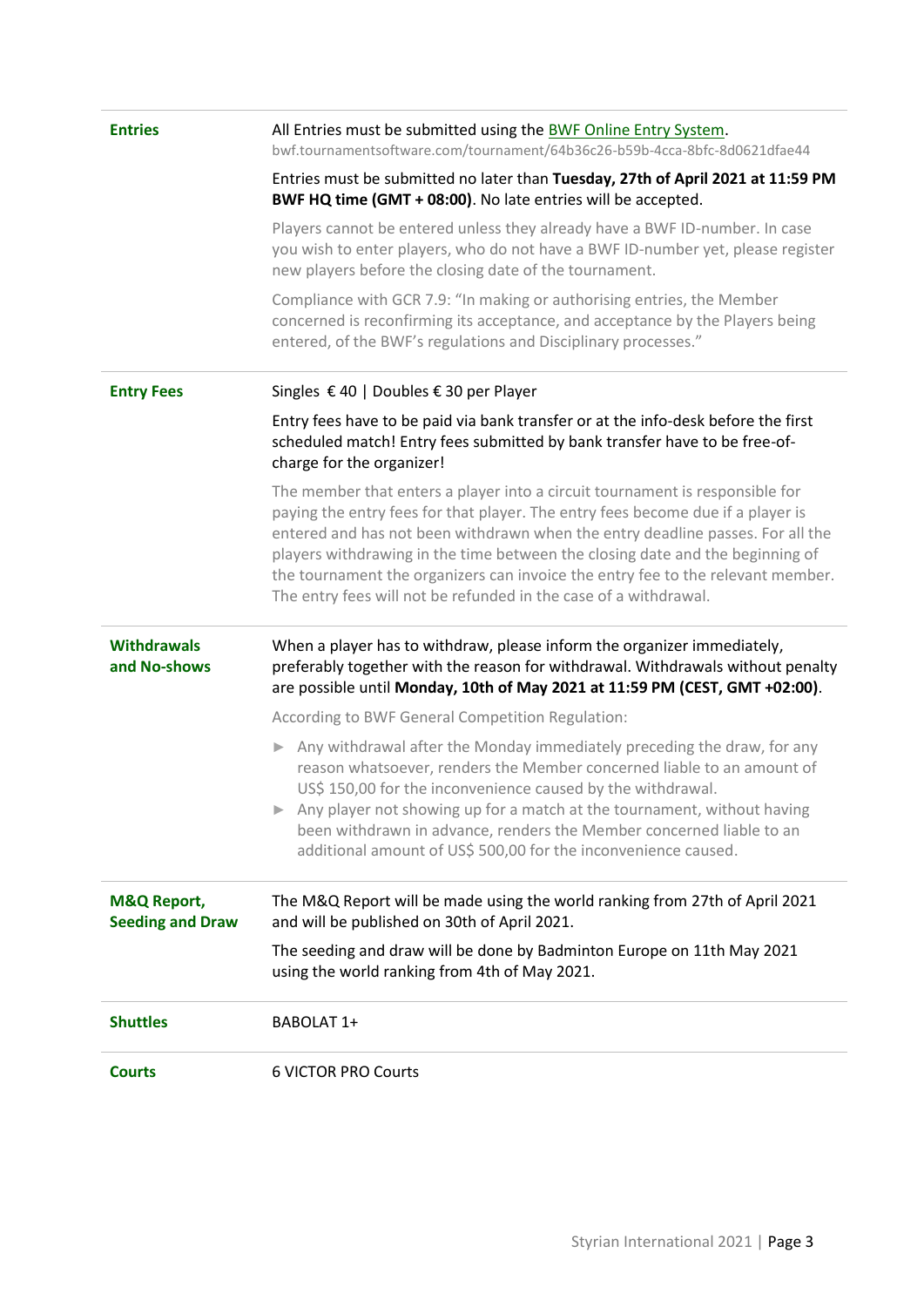| <b>Prize Money</b>                                                                                                                                                                                            | There will be a total of €4.190 (exchange rate of 0,8230 from February 23 <sup>rd</sup> 2021)<br>in prize money.                                                                                                                                                                                                                   |                                                                                                       |           |           |           |           |  |                                                                                                                                                              |
|---------------------------------------------------------------------------------------------------------------------------------------------------------------------------------------------------------------|------------------------------------------------------------------------------------------------------------------------------------------------------------------------------------------------------------------------------------------------------------------------------------------------------------------------------------|-------------------------------------------------------------------------------------------------------|-----------|-----------|-----------|-----------|--|--------------------------------------------------------------------------------------------------------------------------------------------------------------|
|                                                                                                                                                                                                               |                                                                                                                                                                                                                                                                                                                                    | <b>MS</b>                                                                                             | <b>WS</b> | <b>MD</b> | <b>WD</b> | <b>XD</b> |  |                                                                                                                                                              |
|                                                                                                                                                                                                               | Winner                                                                                                                                                                                                                                                                                                                             | €420                                                                                                  | €420      | 2x € 250  | 2x € 250  | 2x € 250  |  |                                                                                                                                                              |
|                                                                                                                                                                                                               | <b>Runner up</b>                                                                                                                                                                                                                                                                                                                   | € 230                                                                                                 | € 230     | 2x € 145  | 2x € 145  | 2x € 145  |  |                                                                                                                                                              |
|                                                                                                                                                                                                               | Semi-finalist                                                                                                                                                                                                                                                                                                                      | € 130                                                                                                 | € 130     |           |           |           |  |                                                                                                                                                              |
|                                                                                                                                                                                                               | The prize money will be paid out in cash. No taxes will be deducted.                                                                                                                                                                                                                                                               |                                                                                                       |           |           |           |           |  |                                                                                                                                                              |
| <b>Visa</b>                                                                                                                                                                                                   | If you need a visa to travel to Austria you can ask us for an official letter of<br>invitation using the letter of invitation request form on the website no later than<br>Wednesday, 5th of May 2021.                                                                                                                             |                                                                                                       |           |           |           |           |  |                                                                                                                                                              |
| <b>Arrival</b>                                                                                                                                                                                                | The only official point of arrival and departure is Graz Airport (GRZ).<br>Transport will be provided from the official point of arrival to the venue and<br>official hotel. If you require transport, please fill out the transport request form<br>on the website no later than Wednesday, 12th of May 2021.                     |                                                                                                       |           |           |           |           |  |                                                                                                                                                              |
|                                                                                                                                                                                                               |                                                                                                                                                                                                                                                                                                                                    |                                                                                                       |           |           |           |           |  | If you arrive by train at Graz Main Station, you can take the train S3 to Graz<br>Ostbahnhof, which is 200m from the official hotel and 900m from the venue. |
|                                                                                                                                                                                                               | <b>Accommodation</b>                                                                                                                                                                                                                                                                                                               | Roomz Graz (https://www.roomz-hotels.com/en/roomz-graz)<br>Conrad-von-Hötzendorf-Straße 96, 8010 Graz |           |           |           |           |  |                                                                                                                                                              |
| Single Room<br>89,00 € per night (incl. Breakfast)<br>Double Room<br>104,00 € per night (incl. Breakfast)                                                                                                     |                                                                                                                                                                                                                                                                                                                                    |                                                                                                       |           |           |           |           |  |                                                                                                                                                              |
| Bookings can be made by sending the <b>booking form</b> from the website to<br>meetings@roomz-graz.com.                                                                                                       |                                                                                                                                                                                                                                                                                                                                    |                                                                                                       |           |           |           |           |  |                                                                                                                                                              |
| Reservations have to be made independently and directly at the hotel; payment<br>has to be arranged with the hotel independently as well.                                                                     |                                                                                                                                                                                                                                                                                                                                    |                                                                                                       |           |           |           |           |  |                                                                                                                                                              |
| A large room contingent is available for booking until 26 April 2021. Reservations<br>after this date are subject to availability.                                                                            |                                                                                                                                                                                                                                                                                                                                    |                                                                                                       |           |           |           |           |  |                                                                                                                                                              |
| You can find alternative accommodation options on styrian-<br>international.at/accommodation or on visitgraz.at. Please note that no transport<br>or shuttle service will be offered for non-official hotels! |                                                                                                                                                                                                                                                                                                                                    |                                                                                                       |           |           |           |           |  |                                                                                                                                                              |
| <b>Shuttle Service</b>                                                                                                                                                                                        | Because of the short walking distance (approx. 700m), there will be no shuttle<br>service between the venue and official hotel.                                                                                                                                                                                                    |                                                                                                       |           |           |           |           |  |                                                                                                                                                              |
| <b>Departure</b>                                                                                                                                                                                              | Transport will be provided from the venue and the official hotel to Graz Airport<br>(GRZ). If you require transport, please fill out the transport request form on the<br>website no later than Wednesday, 12th of May 2021.                                                                                                       |                                                                                                       |           |           |           |           |  |                                                                                                                                                              |
|                                                                                                                                                                                                               | Players shall not plan their departure less than 2 (two) hours after their last<br>match is planned to conclude. If a player is unable to compete due to early<br>departure, he/she will be penalised by removal of Elite Circuit ranking points and<br>shall not be awarded prizes or prize money. BADMINTON EUROPE shall propose |                                                                                                       |           |           |           |           |  |                                                                                                                                                              |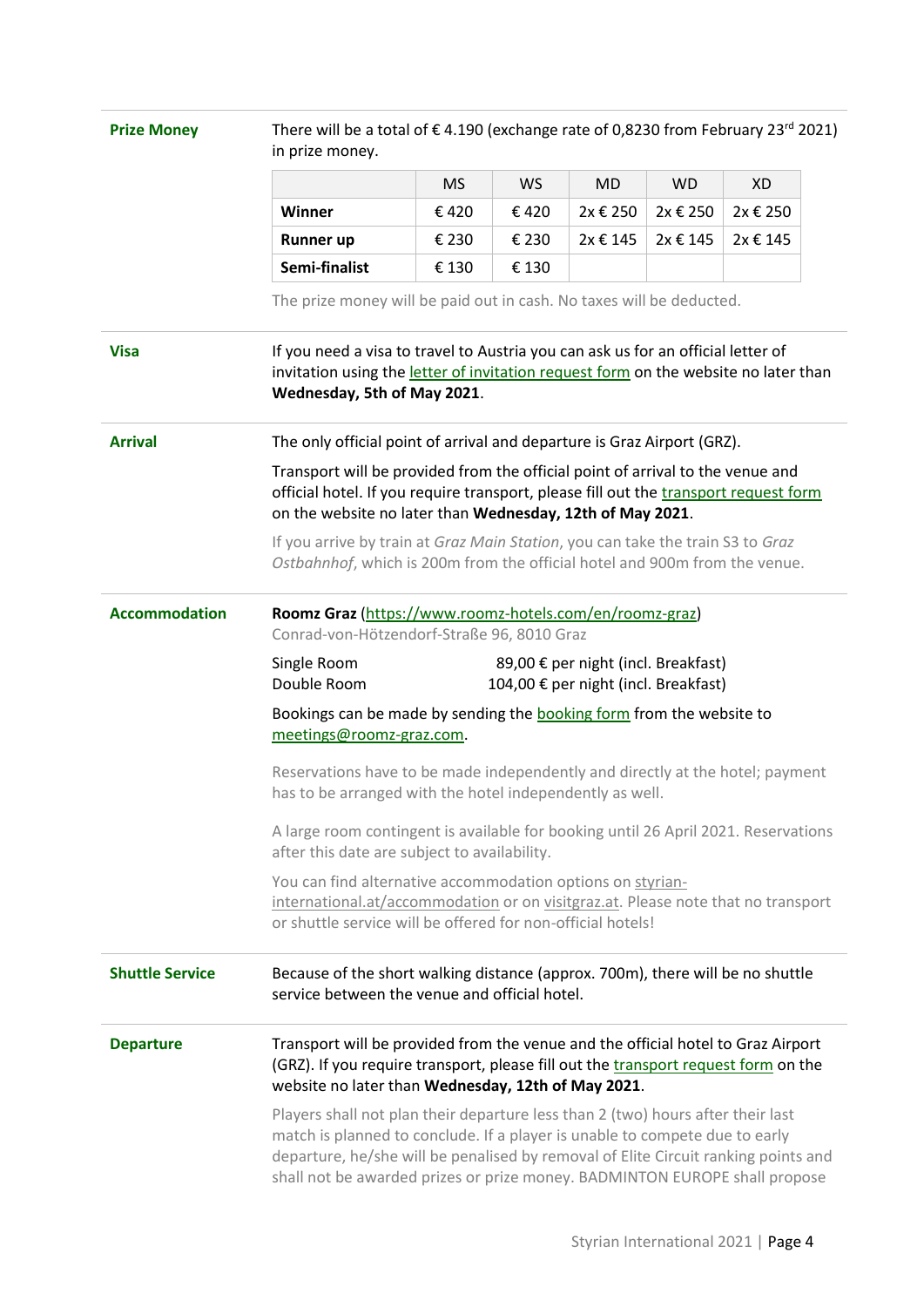|                                    | to BWF that the gained BWF ranking points are also removed.                                                                                                                                                                                                                                                                                                                                                                                                                                                                                                                                                                                                                                                 |  |  |  |  |  |
|------------------------------------|-------------------------------------------------------------------------------------------------------------------------------------------------------------------------------------------------------------------------------------------------------------------------------------------------------------------------------------------------------------------------------------------------------------------------------------------------------------------------------------------------------------------------------------------------------------------------------------------------------------------------------------------------------------------------------------------------------------|--|--|--|--|--|
| <b>Practice courts</b>             | Practice in the main hall will be possible on Wednesday between 03:00 PM and<br>08:00 PM. All 6 courts will be available on a first-come-first-serve basis.                                                                                                                                                                                                                                                                                                                                                                                                                                                                                                                                                 |  |  |  |  |  |
|                                    | There will be a warm-up court on Saturday and Sunday.                                                                                                                                                                                                                                                                                                                                                                                                                                                                                                                                                                                                                                                       |  |  |  |  |  |
|                                    | Additionally, practice courts are available at Attention Badmintoncenter<br>(Koßgasse 10, 8010 Graz) 1.5km from the venue. You can check online for<br>availability and call +43 316 473032 for costs and reservations.                                                                                                                                                                                                                                                                                                                                                                                                                                                                                     |  |  |  |  |  |
| <b>Medical Services</b>            | A physiotherapist will be present at the venue during the tournament.                                                                                                                                                                                                                                                                                                                                                                                                                                                                                                                                                                                                                                       |  |  |  |  |  |
| <b>Insurance</b>                   | The organizers and Badminton Europe decline responsibility for possible injuries<br>or other damages. It is up to each participant to insure themselves.                                                                                                                                                                                                                                                                                                                                                                                                                                                                                                                                                    |  |  |  |  |  |
|                                    | Member and/or Organiser may be liable for claims originating from the damages<br>incurred by the participants and/or any other persons, arising from or in<br>connection to the particular BEC Elite Circuit tournament, according to local Law.<br>BADMINTON EUROPE is not liable for any such claims, actions, damages, costs or<br>expenses of any nature whatsoever, including but not limited to injury or loss to<br>person or property, arising out of or in any way related, directly or indirectly, to<br>the particular BEC Elite Circuit tournament. It is recommended that Members<br>and/or Organisers purchase a proper Insurance Policy that would cover their<br>potential legal liability. |  |  |  |  |  |
| <b>Doping Control</b>              | According to Austrian law, drug testing may be carried out on all players on a<br>random basis at any time during the tournament.                                                                                                                                                                                                                                                                                                                                                                                                                                                                                                                                                                           |  |  |  |  |  |
|                                    | Doping control in badminton, in accordance with BWF Anti-Doping Regulations, is<br>conducted out-of-competition and in-competition with the collection of urine<br>and/or blood samples.                                                                                                                                                                                                                                                                                                                                                                                                                                                                                                                    |  |  |  |  |  |
|                                    | Athletes are responsible for any substance found in their body. Before an athlete<br>takes any medication, they should check with their doctor, and if necessary, get a<br>Therapeutic Use Exemption (TUE).                                                                                                                                                                                                                                                                                                                                                                                                                                                                                                 |  |  |  |  |  |
|                                    | For more information about anti-doping, please visit the BWF website at<br>corporate.bwfbadminton.com/integrity/anti-doping-overview.                                                                                                                                                                                                                                                                                                                                                                                                                                                                                                                                                                       |  |  |  |  |  |
| <b>Clothing and</b><br>advertising | Colour, design, lettering and advertising on clothing shall be regulated by BWF<br>General Competition Regulations § 20 to 24. Any breach of these regulations will<br>be forwarded to BWF. In applying these regulations, the decision of the referee<br>shall be final.                                                                                                                                                                                                                                                                                                                                                                                                                                   |  |  |  |  |  |
|                                    | According to BEC Elite Circuit Regulations 18.2:                                                                                                                                                                                                                                                                                                                                                                                                                                                                                                                                                                                                                                                            |  |  |  |  |  |
|                                    | $\triangleright$ It is mandatory that partners in doubles wear the same colour of the T-shirt<br>and shorts/skirts at all time during play in both the qualification and the main<br>draw. Failing to do so shall result in an administrative fine of 100,00 EUR.                                                                                                                                                                                                                                                                                                                                                                                                                                           |  |  |  |  |  |